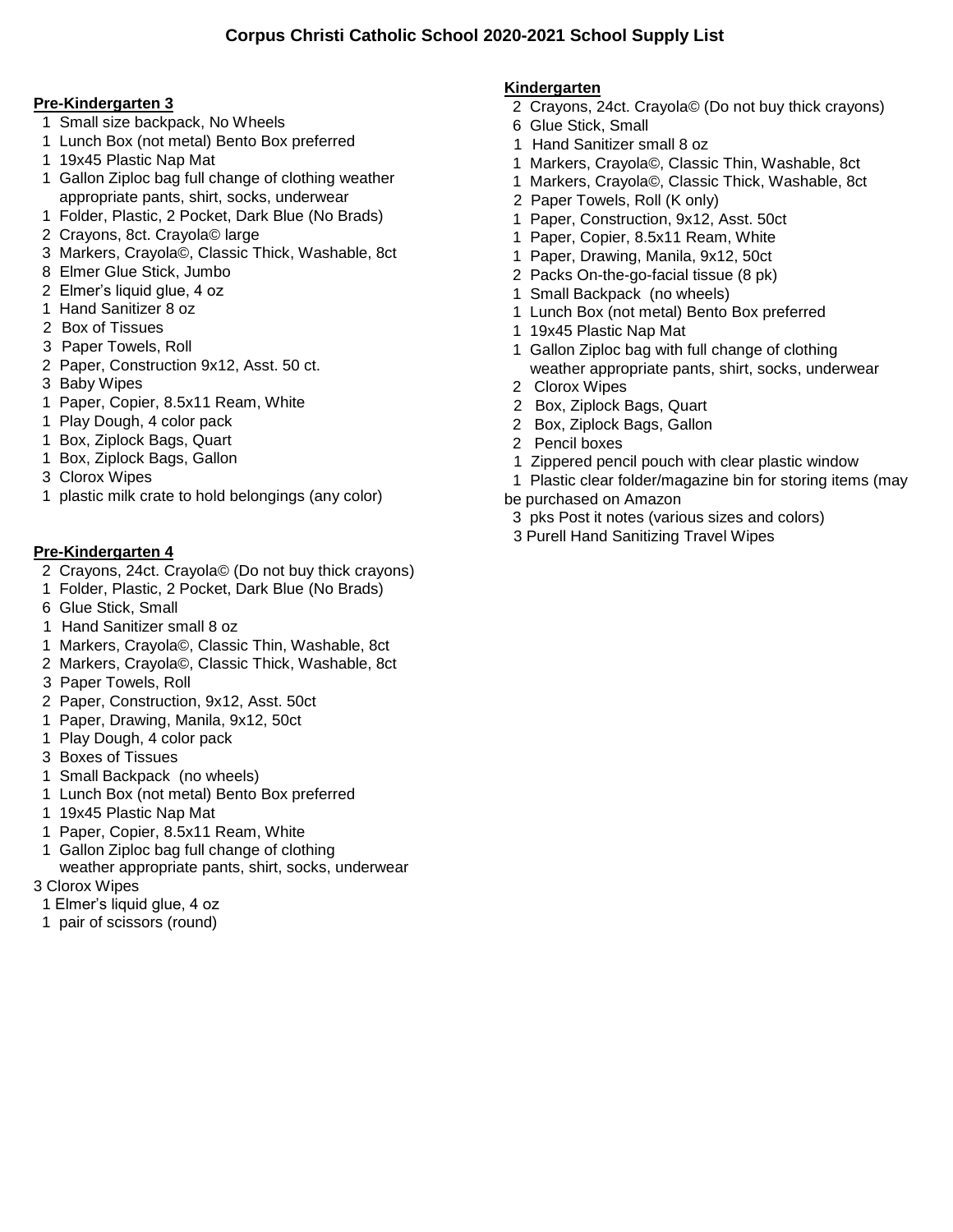## **Corpus Christi Catholic School 2020-2021 School Supply List**

#### **First Grade**

- 1 Crayons, 24 ct. Crayola©
- 2 Eraser, Large Pink or white
- 6 Folder, w/pockets plastic (red, green, dark blue, yellow, purple, orange)
- 8 Glue Stick, Small
- 2 Hand Sanitizer
- 1 Markers, Crayola©, Classic Thin, Washable, 10ct
- 4 Spiral Notebook, Composition Grade 1 Rulings (3/4" rule red baseline with dotted midline)
- 1 Paper, Copier, 8.5x11 Ream, White
- 24 Pencil, #2
- 1 Ruler, 12" Standard & Metric, Clear Plastic
- 1 Large School Box, 8" x 5"
- 1 Scissors Blunt (round)
- 2 Packs On-the-go-facial tissue (8pk)
- 2 Paper Towel Rolls
- 1 Box, Ziplock Bags, Sandwich
- 1 Box, Ziplock Bags, Gallon
- 1 Personal earbuds
- 1 Four Pack Expo DryErase makers(blue,red,green,black)
- 2 Clorox Wipes

### **Second Grade**

- 1 small pencil sharpeners w/container to catch shavings
- 2 Book Cover, Fabric, Solid Color, Jumbo
- 2 Crayons, 24 ct. Crayola©
- 4 Eraser, Large Pink
- 3 Glue Stick, Small
- 1 Elmers Liquid Glue
- 2 Hand Sanitizer
- 2 Highlighter, Broad, Yellow
- 2 Markers, Crayola©, Classic Broad, Washable, 8ct
- 1 Paper, Copier, 8.5x11 Ream, White
- 36 Pencil, #2 Pre-Sharpened Ticonderoga ©, Yellow/black
- 1 Ruler, 12" Standard & Metric, Clear Plastic
- 1 Scissors, Pointed
- 3 Boxes of Tissues
- 1 Package Primary Lined Paper-Portrait (not landscaped)
- 1 Paper, Looseleaf, Wide Rule, 150ct
- 2 Dry erase makers (assorted packages)
- 2 Roll Paper Towels
- 5 Composition Notebooks
- 1 Paper, Drawing, Manila, 9x12, 50ct
- 1 Pencil Box
- 1 Personal earbuds
- 1 Magazine Holder/Book Box
- 2 Clorox Wipes
- 3 pks Post-It-Notes (various sizes & colors)
- 5 Folder, Plastic, Pockets w/brads, (red, yellow, blue, green, purple)
- 1 Box, Ziplock Bags,Gallon
- 1 Box, Ziplock Bags, Sandwich
- 1 Box Ziplock Bags, Snack Size
- 1 Paper, Construction, 9x12, Asst. 50ct
- 1 Paper, Copier, 8.5x11 Ream, White

## **Third Grade**

- 3 Book Cover, Fabric, Solid Color, Jumbo
- 1 Crayons, 24 ct. Crayola©
- 1 Markers, Crayola©, Classic Broad, Washable, 8ct
- 5 Folder, Plastic, Pockets w/brads, (red, yellow, dk blue, green, purple)
- 8 Composition Notebooks-*NO Spirals* (any color) wide
- 2 Elmer's liquid glue, 4 oz
- 2 Hand Sanitizer, personal-sized
- 2 Paper, Copier, 8.5x11 Ream, White (500 sheets)
- 1 Paper, Construction,12x18, Asst. colors
- 36 Pencil, #2 Pre-Sharpened Ticonderoga ©, Yellow
	- 1 Pencils, Colored, Crayola©, 24
- 1 Ruler, 12" Standard & Metric, Clear Plastic
- 1 School Supply Box, 8" x 5"
- 1 Scissors, Pointed
- 3 Boxes of Tissues
- 2 pks Dry erase makers (assorted packages)
- 1 Personal earbuds
- 4 Eraser, Large Pink
- 1 Pack Highlighters, (orange, yellow, green, blue)
- 1 Zippered Pencil Bag with clear plastic window
- 3 pks Post-It-Notes (any color)
- 1 Box, Ziplock Bags, Sandwich
- 1 Box, Ziplock Bags, Gallon
- 2 Clorox Wipes
- 3 Glue Stick, Large
- 1 composition notebook (graph grid ruled) any color
- 1 package of black or blue pens
- 1 Ream Paper, Card Stock, 8.5x11, White
- 1 Plastic Milk Crate (college dorm crate) any color
- 2 Rolls Paper Towels
- 1 Personal Sized Pencil Sharpener with container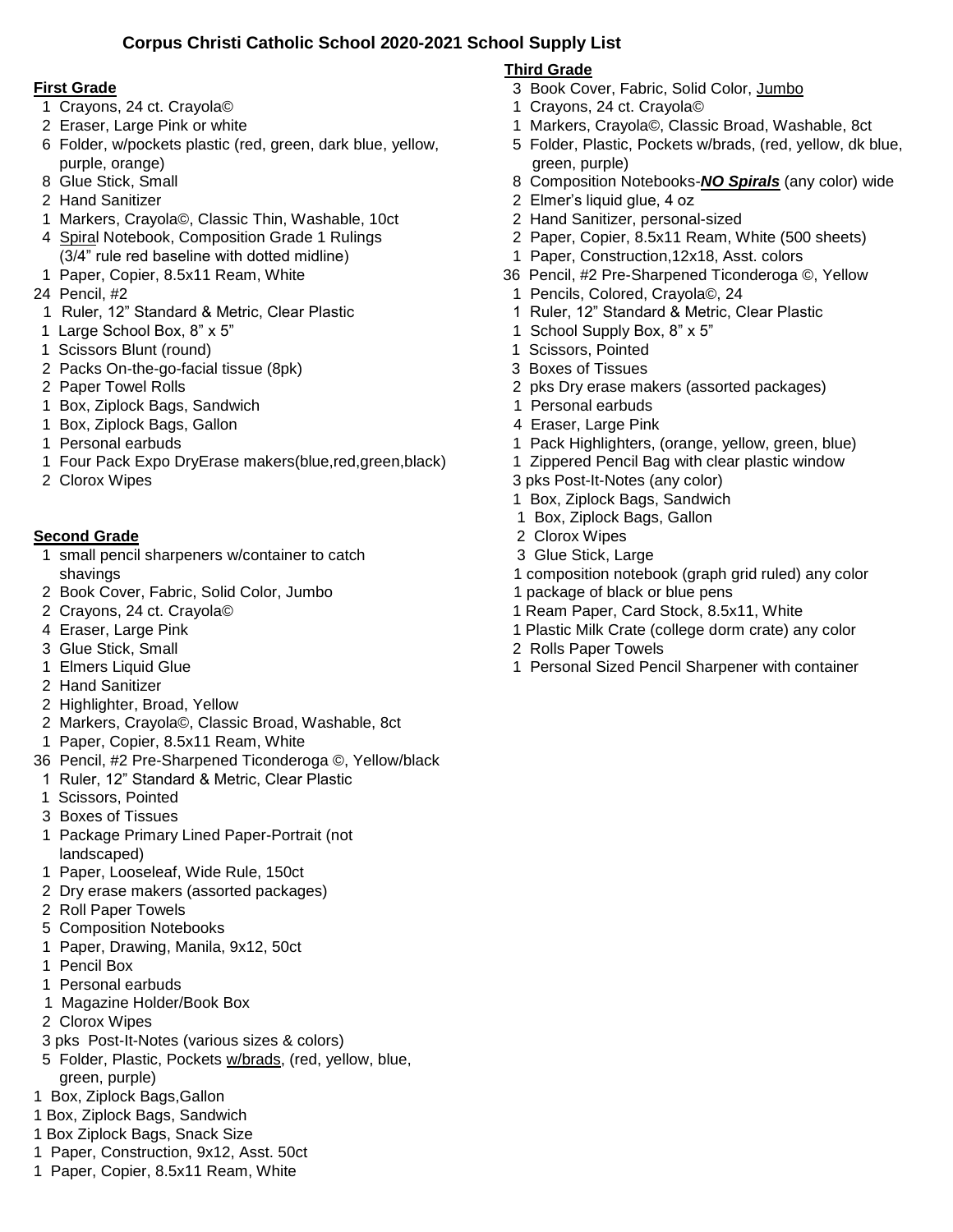#### **Fourth Grade**

- 2 Book Cover, Fabric, Solid Color, Jumbo
- 1 Case, Pencil, any color, w/3 holes
- 1 Crayons, 24 ct. Crayola©
- 1 Markers, Crayola©, Classic Thick, Washable, 8ct
- 1 Markers, Crayola©, Classic Thin, Washable, 8ct
- 7 Glue Stick, Small
- 2 Hand Sanitizer (personal size)
- 2 Paper Towels, Roll
- 2 Paper, Copier, 8.5x11 Ream, White
- 36 Pencil, #2 Pre-Sharpened Ticonderoga ©, Yellow/Black 1 Pencils, Colored, Crayola©, 24, Long
- 1 Ruler, 12" Standard & Metric, Clear Plastic
- 1 Scissors, Pointed
- 3 Boxes of Tissues
- 2 Highlighters, (any color)
- 4 Post It Notes, 4x4 packs, any color
- 5 Composition Notebooks (any color)
- 3 Dry erase makers (assorted packages)
- 1 Protractor/Compass
- 1 Personal earbuds (to be stored at school)
- 2 Pearl Erasers
- 1 Box, Ziplock Bags, Quart
- 1 Box, Ziplock Bags, Gallon
- 2 4 x 6 Index Cards, lined
- 1 Binder, Zippered 3" Case It
- 1 Set of 8 plastic double pocket dividers with insertable tabs
- 1 Flash Drive
- 6 Red Pens
- 1 Clorox Wipes
- 1 Graph Paper, Composition Notebook
- 1 Hand pencil sharpener w/container
- 1 plastic milk crate (college dorm crate) any color

#### **Fifth Grade**

- 1 Binder, Zippered, 3" Case It
- 2 Book Cover, Fabric, Solid Color, Jumbo
- 1 Case, Pencil, Clear Front, Nylon w/holes
- 1 Protractor Set
- 1 Crayons, 24 ct. Crayola©
- 3 Glue Stick, Small
- 1 Hand Sanitizer
- 1 Markers, Crayola©, Classic Broad, Washable, 8ct
- 1 Paper Towels, Roll
- 1 Paper, Copier, 8.5x11 Ream, White
- 3 Paper, Looseleaf, Wide Ruled, 150ct
- 6 Pen, Red, Ballpoint Stick
- 36 Pencil, #2 Pre-Sharpened Ticonderoga ©, Yellow
	- 1 Pencils, Colored, Crayola©, 24 Long Map Colors
- 1 Ruler, 12" Standard & Metric, Clear Plastic
- 1 Scissors, Pointed
- 3 Boxes of Tissues
- 1 Wipes, Clorox©, Disinfectant, 35 ct.
- 3 4 x 6 Index Cards, lined
- 3 Composition Book
- 2 Highlighters (1 orange/1yellow)
- 1 Set of 8 plastic double pocket dividers with insertable tabs
- 1 Personal earbuds for computer lab (to be stored at school)
- 2 Dry erase makers (assorted packages)
- 2 Pink Erasers
- 4 Post It Notes 4x4 packs (lined)
- 1 Graph Paper, Composition Notebook
- 1 Hand pencil sharpener w/container